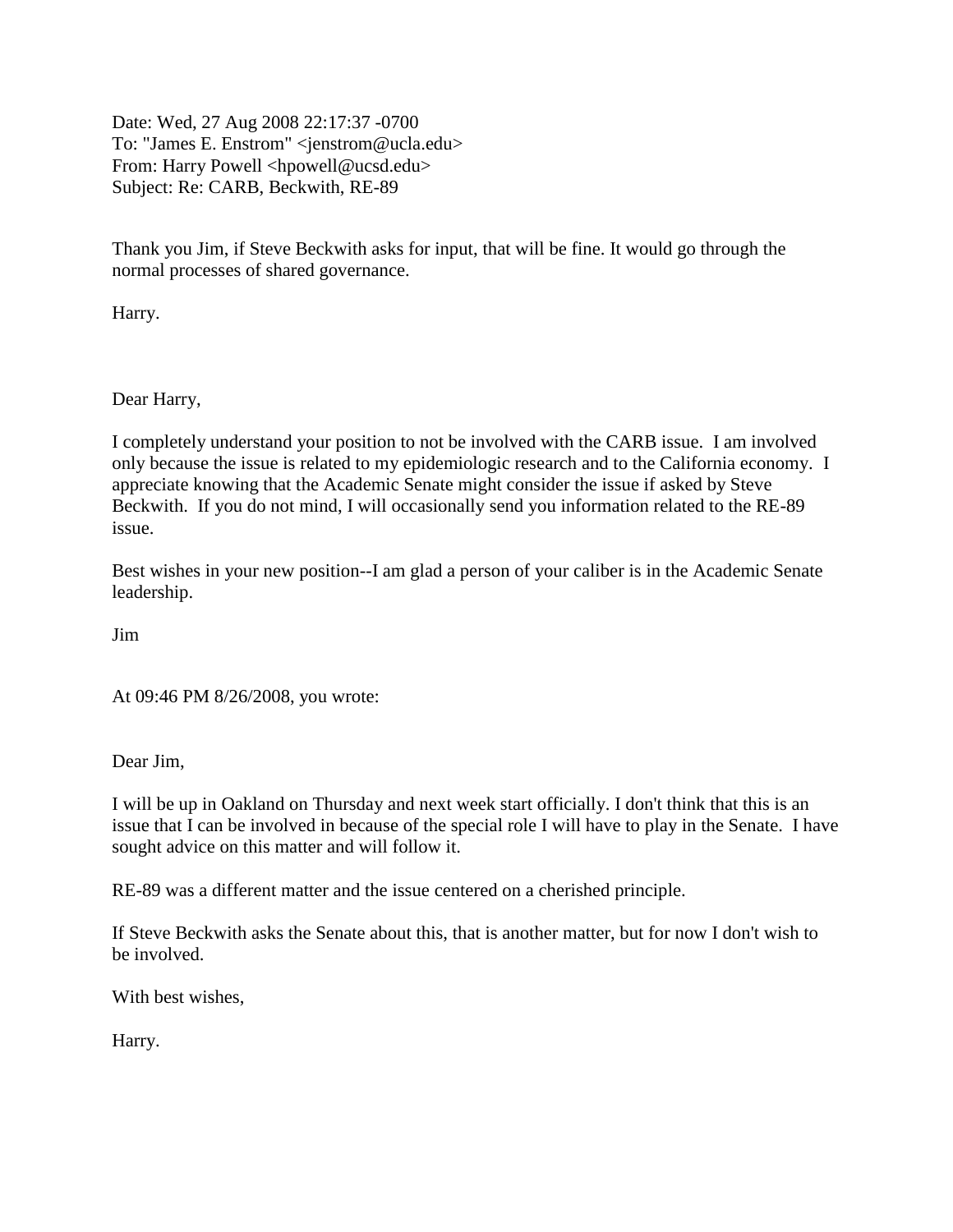Dear Harry,

I am sorry you will not be at UCSD on Thursday, but I still plan to meet with Dan Kripke. Do you have any time to speak with me on the phone this week? I need to briefly explain my air pollution epidemiology research and the resulting controversy involving the California Air Resources Board and its Scientific Review Panel (SRP). This issue is directly related to UC because SRP members are nominated by the UC President and most current members are UC professors. I discussed the issue extensively with Bob Dynes, when he was still UC President (see below). The current UCOP person who is most familiar with the issue is UC Vice President Steven Beckwith, but you could be extremely helpful in resolving it. The issue is important because it involves a potential multi-billion dollar adverse impact on the California economy.

I wish you the very best in your new and challenging service with the Academic Senate. I hope you will be able to speak with me.

Best regards,

Jim

Subject: CARB Scientific Review Panel Date: Thu, 21 Feb 2008 11:24:03 -0800 From: "Robert Dynes" <Robert.Dynes@ucop.edu> To: <jenstrom@ucla.edu>

Dear Jim:

Just a note to follow up on our phone conversation and your e-mail of January 23. As you suggested, my office reviewed the process by which scientists are appointed to the legislativelyestablished Scientific Review Panel (SRP) that advises the California Air Resources Board (CARB). While you are correct that some SRP members do appear to have served for more than the three-year term specified by statute, we learned from the CARB officials that it is up to the appointing authorities (the Secretary of Cal/EPA, the Speaker of the Assembly, and the Senate Rules Committee) to appoint new members, and that in some cases those authorities have chosen to allow existing members to continue to serve.

While the appointing authorities must select SRP members from among a pool of nominations provided by the UC President, it is not up to UC to determine whether existing members may continue to serve. The nomination process is coordinated by CARB staff, who serve as a liaison with appointing officials, and who notify my office when there is a need for new or updated nominations. In our recent conversation with CARB staff, we reiterated that my office stands ready to provide new or updated recommendations of scientists qualified to serve on CARB in any of the specified fields set out in statute.

I hope this information helps answer some of the questions you may have had about the process.